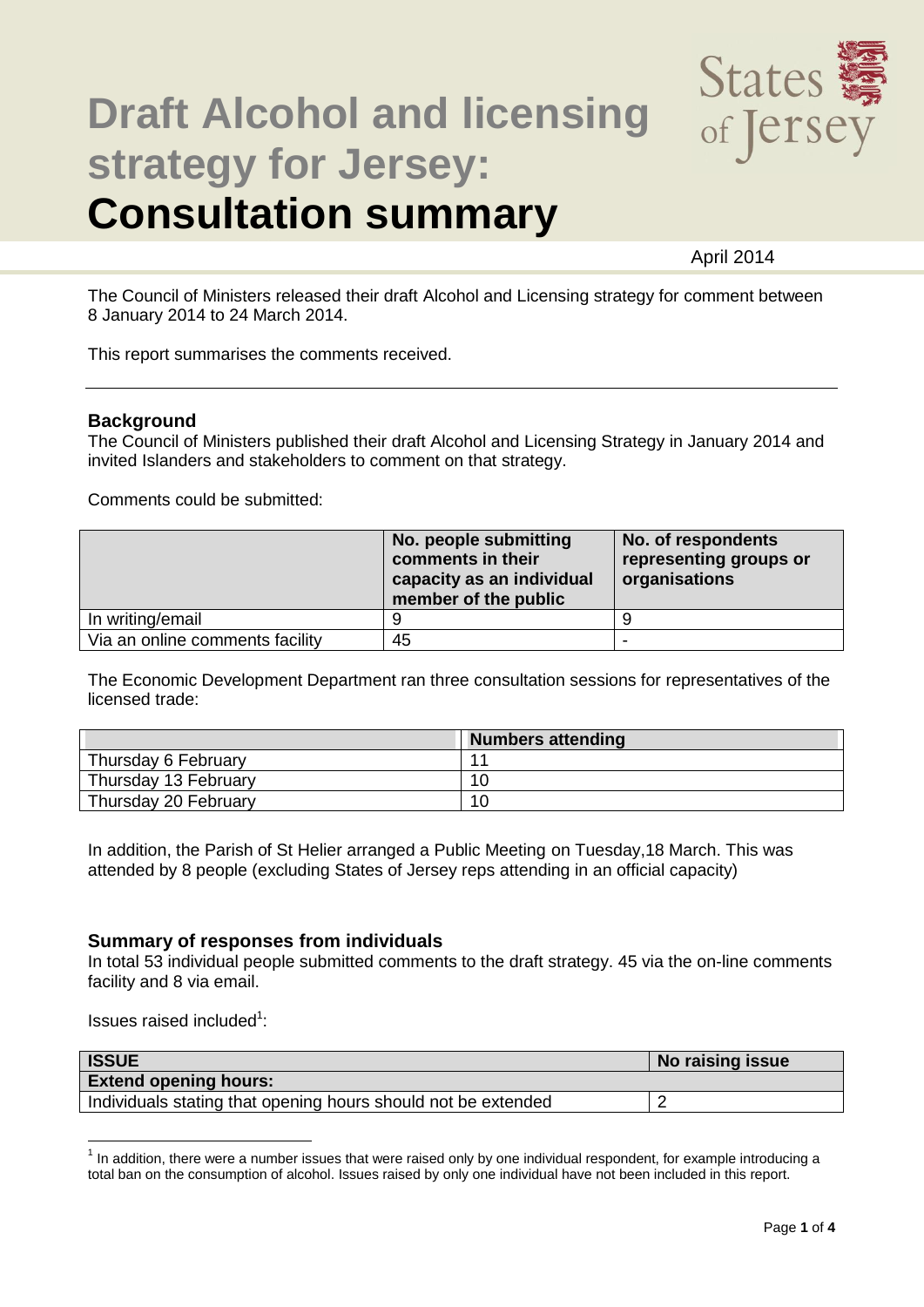| Individuals saying closing times should be staggered for serving of food | 5              |  |  |
|--------------------------------------------------------------------------|----------------|--|--|
| and non-alcohol drinks only                                              |                |  |  |
| Individuals stating that opening hours should be extend to 4am           | 37             |  |  |
| <b>Drink drive limits</b>                                                |                |  |  |
| Support reduction in drink drive limits                                  | 5              |  |  |
| Do not support reduction in drink drive limits                           | 2              |  |  |
| <b>Alcohol prices</b>                                                    |                |  |  |
| Do not increase price (to expensive already)                             | 4              |  |  |
| Increase price to reduce consumption                                     | 4              |  |  |
| <b>Issues related to improved safety</b>                                 |                |  |  |
| Introduce plastic glasses in licensed premises                           | 2              |  |  |
| Increase powers of closure for polices                                   | 2              |  |  |
| <b>Change drinking culture</b>                                           |                |  |  |
| More promotion and variety of non-alcohol drinks:                        | 8              |  |  |
| More focus on extended hours for table service restaurants and cafes     | $\overline{2}$ |  |  |
| (as opposed to bars)                                                     |                |  |  |
| Increased focus on educating people about dangers of alcohol             | $\overline{2}$ |  |  |
| Focus on looking at/minimising causal factors for over consumption of    | 2              |  |  |
| alcohol                                                                  |                |  |  |

## **Summary of responses from orgs/groups**

There were 11 more detailed responses received from representatives of organisations/groups inc:

- Jersey Chamber of Commerce
- British Beer and Pub Association
- Jersey Street Pastors
- Jersey Hospitality Association
- States of Jersey Police
- Wine and Spirit Trade Association
- Liberation Group
- Caritas Jersey
- Trade representative<sup>2</sup>
- Safer St Helier Community Partnership
- Jersey Nightclub Association

Key re-occurring issues arising from those responses are set out below. It is important to recognise that there was a divergence of views in some areas, reflecting the inherent complexity of developing a strategy which aims to reduce the harm that alcohol can cause without disproportionately affecting those who drink sensibly. These issues include:

Focus of strategy:

- strategy should focus not on business, but on "the common good", and the needs of those effected by alcohol misuse
- need to consider the potential negative impact on business in more detail including additional costs and administrative processes
- need to recognise importance of economic benefits provided by licence/hospitality trade

Off-licence and on-licence issues:

 $\bullet$  concern that pre-loading<sup>3</sup> is driven predominately by the difference in the price of alcohol in off-licence as opposed to on-licences

This representative requested that their response was not made public.

 $3$  "Pre-loading" refers to drinking large quantities of alcohol before going out for the evening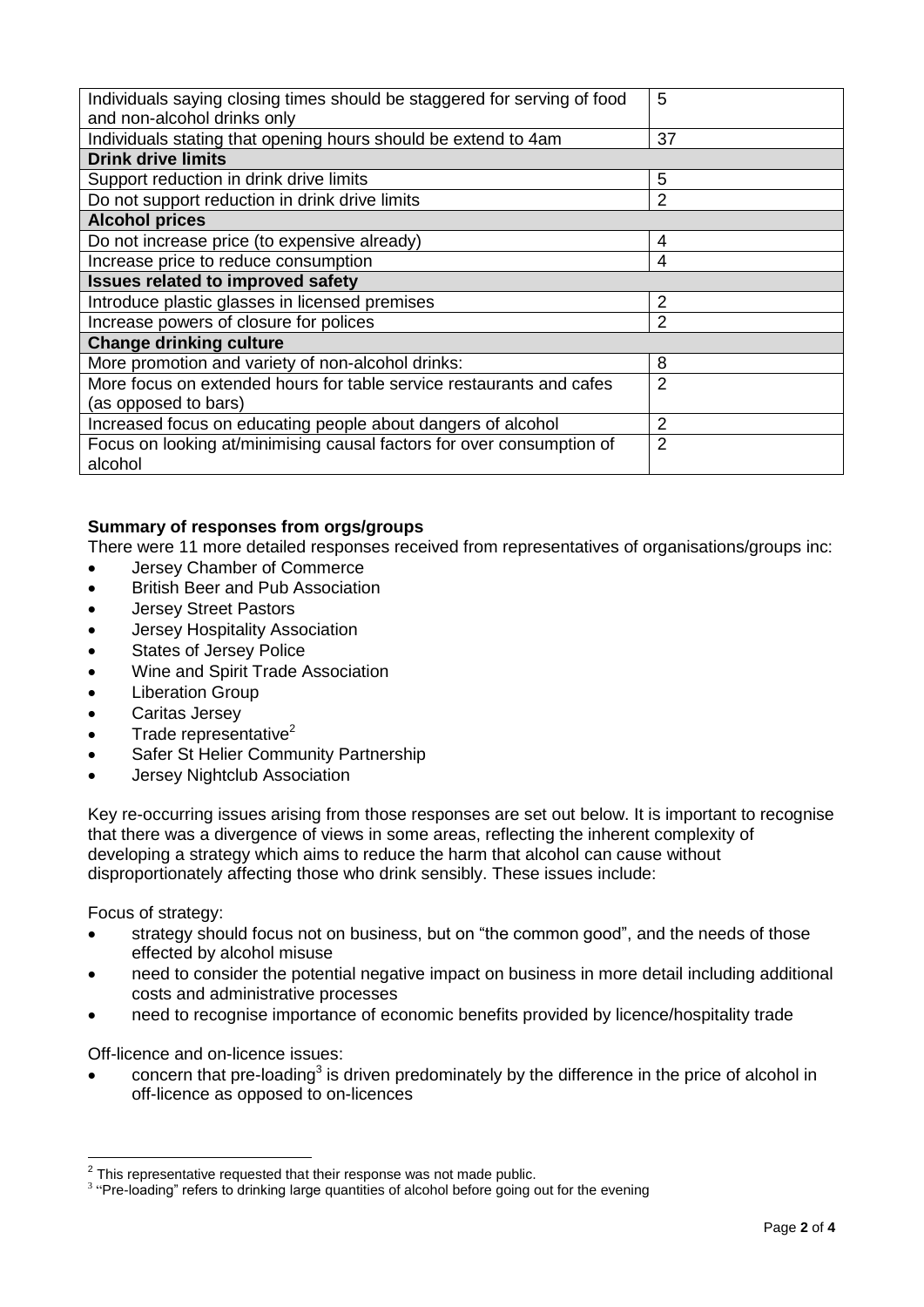controls should focus more on off-licence premises than on-licence premises. Need to recognise that on-licence operators already operate responsibility and within a much tighter framework than off-licence premises.

## Health issues:

- need for more investment in services/support for people with an alcohol problem (in Third Sector not just States provision)
- concern about numbers of people, at night, on the streets, who are very intoxicated, and health and safety risks these people face

## Education/advertising:

- need for promotion of health messages
- need to recognise that health education has limited impact
- lack of evidence of effectiveness of limiting children's exposure to alcohol advertising

## Drink driving limits:

- concern about potential reduction in drink-driving limits and impact on country pubs
- support for possible reduction in drink-driving limits

## Opening hours:

- closing hours should not be a condition of licence and opening hours for individual premises should be the decision for a licensing authority
- opening hours should be extended for non-alcoholic drinks
- opening hours should be restricted rather than increased

#### Pricing:

- need to consider options for driving a reduction in consumption via the pricing initiatives set out in the strategy
- need to recognise that evidence showing the link between cost of alcohol and consumption is contested and that there are extensive concerns about the effectiveness of pricing measures
- need to recognise that pricing initiatives potential failure to impact problem drinkers, as opposed to non-problem drinkers
- focus should be on disparity of pricing between on and off licences

#### Licensing categories:

- categories of licence need to be simplified
- a one licence system should be introduced; retaining a system of categories is ineffective
- reduction to 7 categories is acceptable in light of introduction of personal licences

#### Licensing Law issues

- concern about blanket use of conditions eg: door staff requirements
- concern about practicalities of "zoning"
- concern about police closure powers and need for appeals process
- requirement to ensure licence fees are proportionate
- support for personal licences but need more clarification of responsibilities associated with them and consideration of the renewal period of personal licences
- support for indefinite duration of premise licences

#### Other issues:

- concern about "fairness" of Parish Assembly voting system for licences
- more focus on impact of licences on neighbouring properties
- concern about introduction of "health" as a licensing objective
- removal of restrictions on all fresco areas for those venues that do not own the land
- alternative system should be set up to current Licensing Assembly to provide more flexibility and more informed decisions (as per UK)